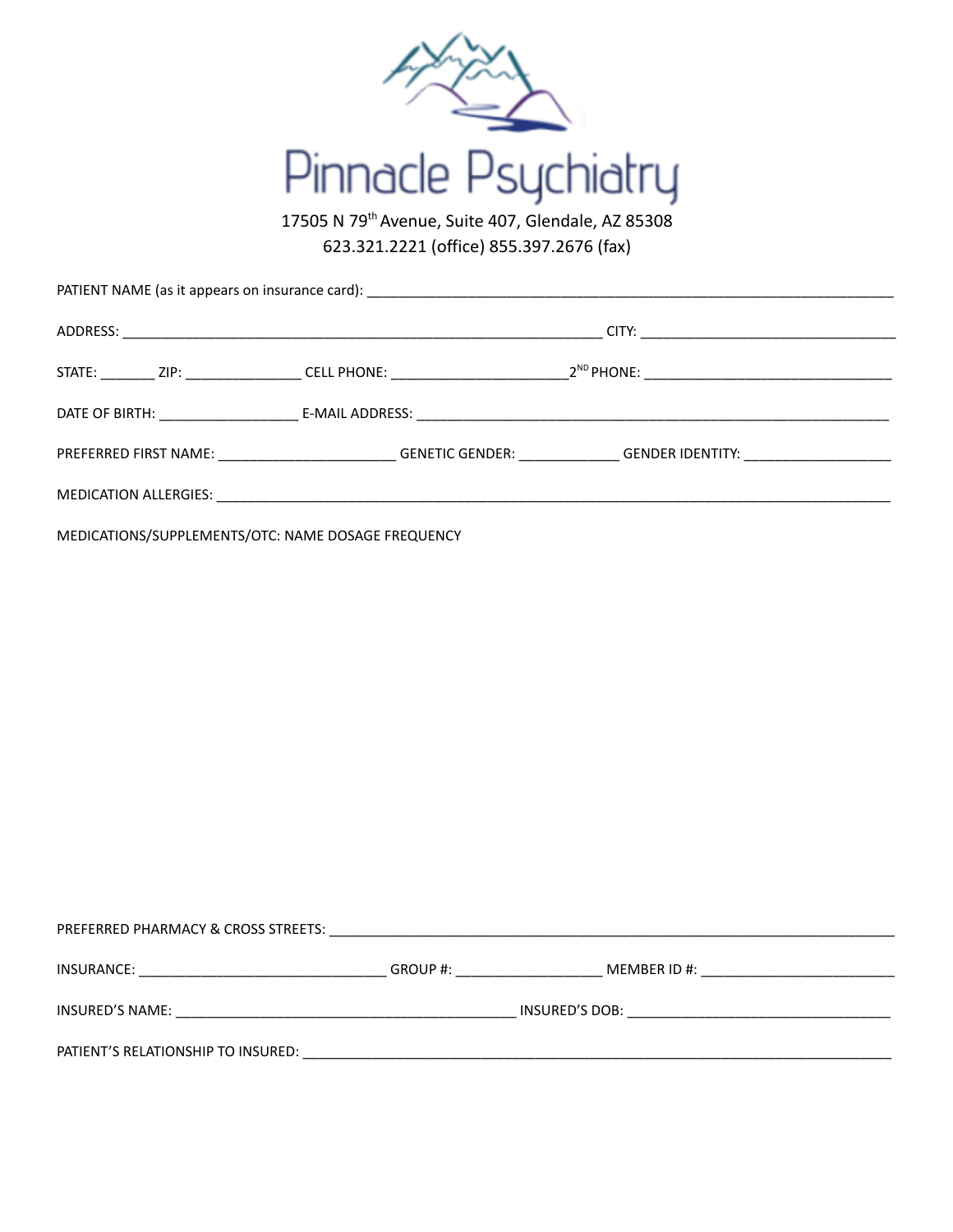All clients or the client's legal guardian will be provided with a copy of this written policy regarding the clinic's registration procedures, no show/cancellation policy and procedures, billing policies, termination policy, medication refill policy at the time of registration (prior to their first visit), or as a more current version is available, and the client or their legal guardian will accept the *terms and conditions by signing an acknowledgment of all clinic practices.*

## **REGISTRATION, INSURANCE, BILLING & FEES**

- Pinnacle Psychiatry is NOT ABLE to verify insurance eligibility prior to your visits. **IT IS THE PATIENT/GUARDIAN'S RESPONSIBILITY TO VERIFY INSURANCE COVERAGE/BENEFITS** and that we are in-network, prior to any visits.
- **Any charges not paid by the insurance company will be the financial responsibility of the client.**
- Any changes in insurance, deductibles, and/or copays are the responsibility of the client.

• Co-pays, deductibles, or any outstanding amounts on the client's account are due and payable prior to the **client's appointment and will be collected prior to services being rendered**. A follow-up appointment will not be scheduled if there is a balance due, unless the provider determines that the client is in an emergency situation, in which case, a follow-up appointment will be provided, and the client will be given a 30-day written termination notice. **An outstanding balance on the client's account includes no show fees that remain unpaid.**

- **● Should billing issues arise, the client is to contact us directly,** so we can get them in contact with our billing department.
- **● A current driver's license is required** for all forms of payment, including check.
- **●** The patient is responsible to pay the **\$25 bounced check fee,** should a check bounce.

## **SELF-PAY POLICY**

Pinnacle Psychiatry is accepting self-pay clients who are not insured or opt to see us outside insurance. **The 2022 fees for new patient appointments are \$360 for new patient visits, \$120 for follow up visits.** All payments for services are due and payable prior to the visit, prior to services being rendered.

## **CREDIT CARD ON FILE CONSENT**

Pinnacle Psychiatry employs a service, AdvancedMD/OpenEdge, that enables your credit card, debit card, or health savings account card to be stored within our billing system (NOT your medical record). This enables us to process payment at the time of service or at a later date. The credit card number is securely stored on a remote server and is not visible to us.

- When checking you in for your appointment, payment is due at the time services are rendered. At this time, we would request your permission to store your card on file, or to use the card on file, if you have already requested that we store a card on file.
- If you permit us to store your credit card, we can use it for future payments including when your insurance company denies the claim.
	- By signing here, you are consenting for Pinnacle Psychiatry to store a payment card on file for payments.

PATIENT/GUARDIAN SIGNATURE: \_\_\_\_\_\_\_\_\_\_\_\_\_\_\_\_\_\_\_\_\_\_\_\_\_\_\_\_\_\_\_\_\_\_\_\_\_\_\_\_\_\_\_ DATE: \_\_\_\_\_\_\_\_\_\_\_\_\_\_\_\_\_\_\_\_\_

# **PRESCRIPTION POLICY**

- Patients **must legally be established patients** of Pinnacle Psychiatry to be prescribed medications.
- If a patient has not been seen within the previous 90 days, no Schedule II Controlled medications will be
- **prescribed/refilled** until the patient has been seen and drug testing has been performed.
- If a patient has not been seen within the previous 180 days, no Schedule III-V Controlled medications will be **prescribed/refilled** until the patient has been seen in follow-up.
- If the patient has not been seen within the past twelve (12) months, no prescriptions will be provided **whatsoever**, to ensure appropriate, proactive patient care. **THIS IS ARIZONA LAW**.
- ALL patients seeking/obtaining controlled substances MUST be strictly compliant with our Controlled Substance Policy (SEE BELOW), including mandatory drug testing.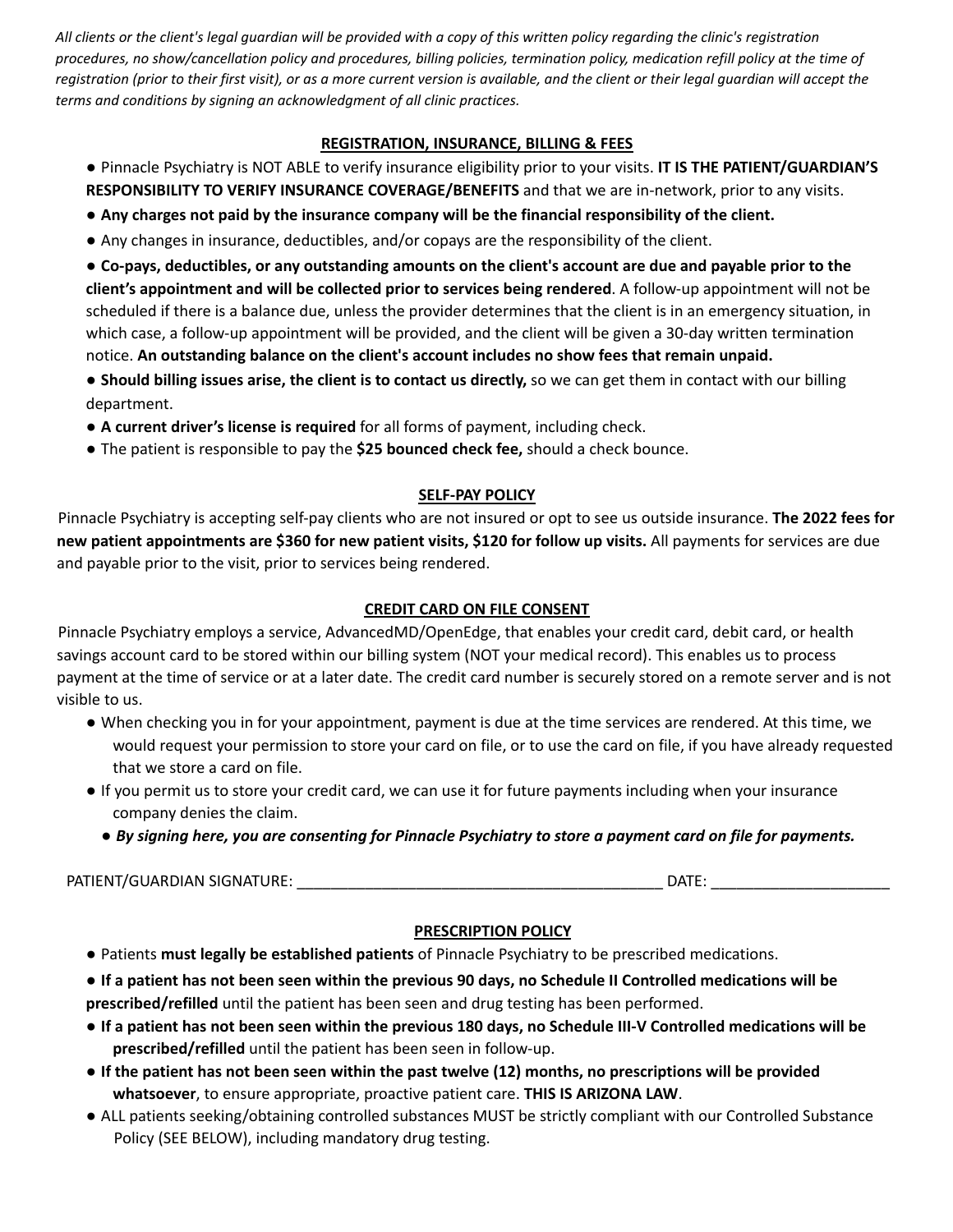*● In signing this consent agreement, YOU GIVE PINNACLE PSYCHIATRY CONSENT TO OBTAIN YOUR PRESCRIPTION HISTORY as is available within our electronic medical records system.* Though limited, this system may have access to view prescriptions you have been prescribed from other providers.

## **LATE & NO SHOW POLICY**

- . Patients who are 10+ minutes late for their scheduled appointment time will NOT be seen and will have to be **rescheduled.** We will make every effort to accommodate a late patient within the same day, whenever possible. **However, it is the patient's responsibility to ensure their care and thereby their success in treatment.**
- Clients who fail to show for an appointment or do not provide notice within the same business day will be assessed a **NO-SHOW FEE of \$50 for follow up appointments and \$100 for new patient appointments.**

● If you no-show for a *NEW* patient appointment, without calling or emailing to cancel, **you WILL NOT be eligible to become a patient.**

- Pinnacle Psychiatry can be reached at all times for canceling and rescheduling appointments at 623.321.2221, or via email at [frontdesk@pinnaclepsych.com](mailto:frontdesk@pinnaclepsych.com) OR Sherri@PinnaclePsych.com. A voicemail may be left after hours. Reminder calls and emails through our automated system (Patient Fusion) are a courtesy and only occur reliably when your email address and phone numbers on file are correct.
- It is the client's responsibility to ensure they are present for their scheduled appointment(s) or to provide **notice of their cancellation.** No show fees are not negotiable, except in extenuating circumstances that would have to be approved. **If the patient wishes to remain a patient of Pinnacle Psychiatry, all no-show fees must be paid in full.**
- **●** If a client has a **second no-show, at the provider's discretion, the patient may be terminated from care,** at which time the patient would receive a certified letter informing them that care has been terminated.

## **APPOINTMENT REMINDER TEXT & VOICEMAIL POLICY**

- In compliance with the Telephone Consumer Protection Act, we require written consent to send text or voicemail confirmation of your appointments. **By signing this consent, THE PATIENT AGREES TO ALLOW TEXT, VOICEMAIL, AND/OR EMAIL APPOINTMENT REMINDERS to be sent to the primary phone number and email address on file.**
- It is the patient's responsibility to ensure that the phone number provided to Pinnacle Psychiatry is the preferred and direct phone number for the patient or legal guardian.

#### **CONTROLLED SUBSTANCE POLICY**

● PRESCRIPTION AND ILLICIT DRUG ABUSE AND DIVERSION HAS REACHED EPIDEMIC PROPORTIONS, AND CAN LEAD TO OVERDOSE AND DEATH, SO THERE IS NO ROOM FOR LAXITY ON THIS SUBJECT.

● **We will, under no circumstances, prescribe controlled medications for a patient unless they are undergoing routine drug testing,** as a requisite for treatment with any controlled substances at our clinic. (Controlled medications are copious and can be identified in full at the DEA website, www.deadiversion.usdoj.gov/schedules/index.html. If you are unclear if any of your medications are controlled substances, please ask your provider or consult this website.)

- We reserve the right to drug test any patient, at any time, for any reason, as our ability to prescribe is **predicated on safe and appropriate prescribing practices.**
- **If insurance does not cover the cost** of the drug test required to prescribe the patient's controlled substance, **paying for the drug test is the responsibility of the patient**. However, the lab does have a discounted cash rate for such instances.
- **MARIJUANA IS A FEDERALLY PROHIBITED SUBSTANCE, AND PRESCRIBER'S LICENSES ARE FEDERAL DEA LICENSES.** AS A RESULT, **PINNACLE WILL NOT PRESCRIBE ANY CONTROLLED SUBSTANCES FOR ANY PATIENT POSITIVE FOR EXCESSIVE LEVELS OF MARIJUANA/THC,** UNLESS THEY HAVE PROVIDED COPIES OF THEIR PRESCRIPTION THROUGH A CERTIFIED MEDICAL MARIJUANA PRESCRIBER.
- **EXCESSIVE ALCOHOL IS A THREAT TO PATIENT SAFETY AND DIRECTLY INTERACTS DANGEROUSLY WITH SOME**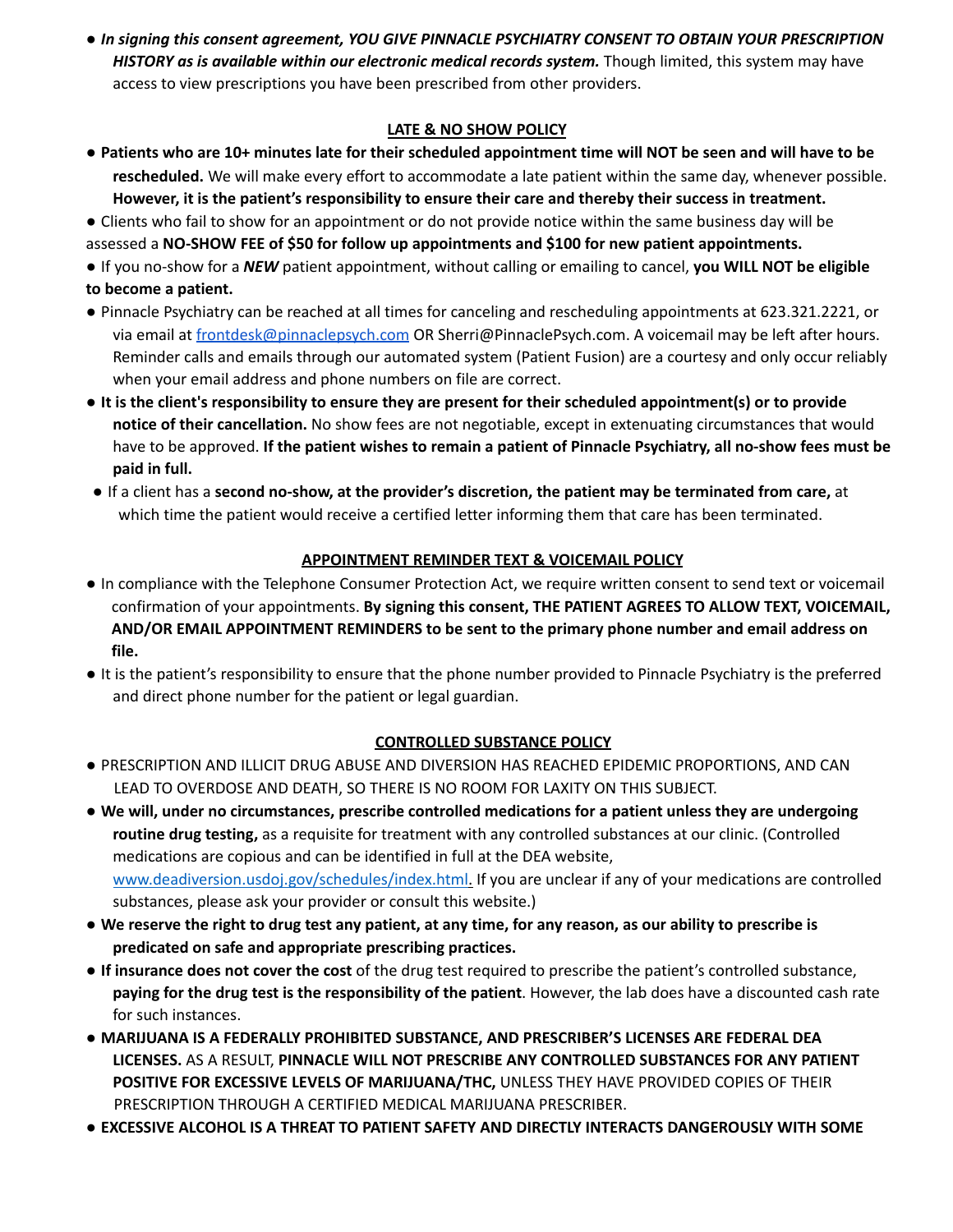**PSYCHIATRIC MEDICATIONS.** If drug testing performed reflects excessive or dangerous levels of alcohol metabolites, PINNACLE PSYCHIATRY WILL NOT PRESCRIBE ANY CONTROLLED SUBSTANCES WHATSOEVER, in the interest of patient safety and judicious prescribing.

**●** IF, AT ANY TIME, A PATIENT TESTS **POSITIVE** FOR A SUBSTANCE THEY SHOULD NOT BE TAKING, IS **NOT BEING PRESCRIBED** TO THEM, OR IS **ILLEGAL OR ILLICIT,** OR IS **NEGATIVE FOR A CONTROLLED SUBSTANCE THEY ARE REPORTEDLY TAKING** CONSISTENTLY, WE WILL NO LONGER PRESCRIBE CONTROLLED SUBSTANCES FOR THE PATIENT, AND **THIS DECISION WILL NOT BE REVOKED.**

## **FORMS POLICY**

- There is a fee for completion of forms (FMLA, short-term and long-term disability, social security disability, etc.). Fees depend upon the length of time requisite for Pinnacle Psychiatry to complete said forms, ranging **from \$25-100.**
- **●** Fees for administrative services are to be paid in advance and are not billed to your insurance carrier and/or to your client account. Administrative services including any paperwork that must be completed for **FMLA, short-term or long-term disability, social security disability,** insurance prior authorizations, and so on.
- **● Long-term Disability and Social Security Disability documentation requires the signature of a medical doctor** (MD) or a doctor of osteopathy (DO) only and WILL NOT ACCEPT the signature of a physician assistant (PA). In this case, your forms will be signed by Pinnacle Psychiatry's supervising physician.

## **TERMINATION POLICY AND PROCEDURE**

**Clients may terminate treatment at any time, if they so choose.** Conversely, **Pinnacle Psychiatry may terminate treatment for the following reasons:**

● The provider determines that the clinic staff does not have the expertise to treat the client's problems.

● The provider determines that the client needs a higher level of care and Pinnacle Psychiatry doesn't provide the scope of services needed for the client.

● The client is **failing to adhere to the treatment plan or practice policies** – i.e. **misuse of prescribed medication,** testing **positive for illicit or non-prescribed** substances, testing **negative for medications** the client is reportedly taking consistently, violating Pinnacle's Controlled Substance and Prescription Policy, failure to notify the provider of significant changes in condition, **two or more no-shows** (with or without 24 hours' notice) consecutively for scheduled appointments, or multiple appointment cancellations that result in significant periods without treatment.

● Failure to pay outstanding charges on client account or failure to pay for services, including no show fees.

● Inappropriate behavior (e.g., threats, derogatory language, abuse of staff, unprofessional conduct, and/or any disruption to the clinic).

If the clinic terminates care, the **client will be provided written notice** including the reasons for the termination and referrals for alternative sources of treatment. Notice period will be 30 days UNLESS termination is due to non-adherence with the treatment plan or potentially dangerous behavior, in which case the client is in violation of this treatment contract and waived the notice period.

**Terminations are permanent.** Terminated patients cannot resume care under Pinnacle Psychiatry in the future.

# **NOTICE OF PRIVACY PRACTICES & CONSENT TO TREAT**

● I consent to the use and disclosure of the aforementioned patient's Protected Health Information by Pinnacle Psychiatry for the purpose of diagnosing, providing treatment, obtaining payment for health care bills, or to conduct health care operations of Pinnacle Psychiatry. I understand that diagnosis or treatment by Pinnacle Psychiatry may be conditioned upon this consent as evidenced by the authorizing signature on this document.

● Use and disclosure of Protected Health Information (PHI) is regulated by a federal law known as "The Health Insurance Portability and Accountability Act of 1996" ("HIPAA"). Under HIPAA, providers of healthcare are required to give patients their Notice of Privacy Practices for PHI and make a good-faith effort to obtain a written acknowledgement that this notice was received.

• By signing this consent form, I acknowledge receipt of the Notice of Privacy Practices and Clinic Policies and